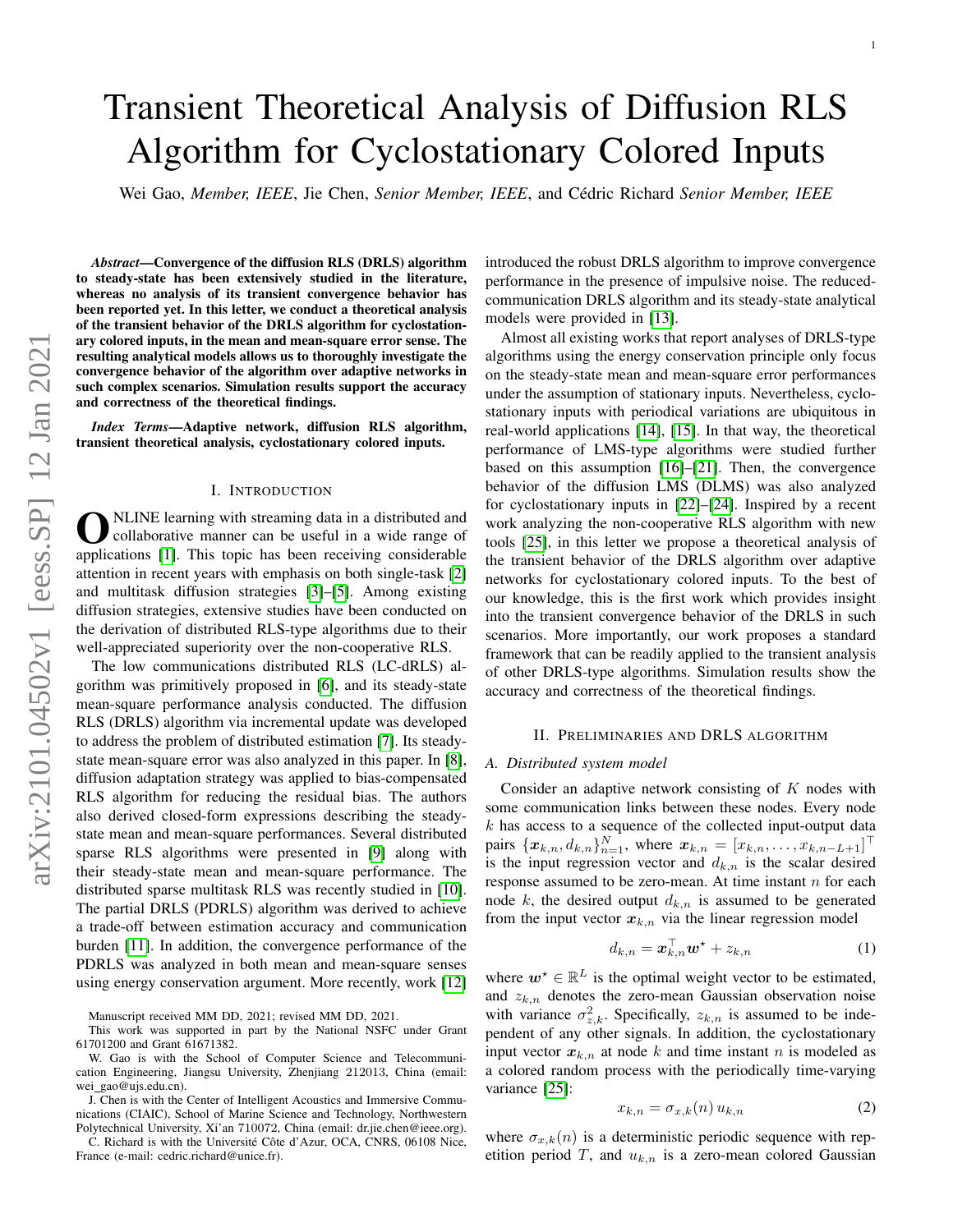$$
\boldsymbol{R}_{x,k}(n) = \mathbb{E}\{\boldsymbol{x}_{k,n}\boldsymbol{x}_{k,n}^{\top}\} = \boldsymbol{\Sigma}_{x,k}(n)\boldsymbol{R}_{u,k}\boldsymbol{\Sigma}_{x,k}(n) \quad (3)
$$

with  $\Sigma_{x,k}(n) = \text{diag}\big\{\sigma_{x,k}(n), \ldots, \sigma_{x,k}(n-L+1)\big\}$  a diagonal matrix, and  $\mathbf{R}_{u,k} = \mathbb{E}\{\mathbf{u}_{k,n}\mathbf{u}_{k,n}^{\top}\}\$  the autocorrelation matrix. The sinusoidal and pulsed variation models [\[16\]](#page-4-14)–[\[21\]](#page-4-15) are often adopted for the periodic sequences  $\sigma_{x,k}^2(n)$  to study the impact of cyclostationary colored inputs on transient behavior.

## *B. Diffusion RLS algorithm*

Distributed adaptive filtering algorithms are usually implemented using two common diffusion strategies, the adapt-thencombine (ATC) and the combine-then-adapt (CTA) [\[26\]](#page-4-19), [\[27\]](#page-4-20). Subsequently, we shall focus on the DRLS with ATC diffusion strategy by sequentially solving two local least-squares problems based on local measurements, which correspond to the adaptation and combination steps, respectively.

Let us first define the local estimate  $w_{k,n-1}$  and intermediate estimate  $\psi_{k,n}$  of  $w^*$  at node k and time n, respectively. Since  $w_{k,n-1}$  is a good guess for  $\psi_{k,n}$  as a prior information, we thus solve the following local cost function:

$$
\psi_{k,n} = \underset{\psi \in \mathbb{R}^L}{\arg \min} \left\{ \|\psi - \bm{w}_{k,n-1}\|_{\bm{\Lambda}_{k,n}}^2 + (d_{k,n} - \bm{x}_{k,n}^\top \psi)^2 \right\} (4)
$$

with  $\Lambda_{k,n} = \Phi_{k,n} - x_{k,n} x_{k,n}^{\top}$  a positive-definite weighting matrix, and  $\Phi_{k,n}$  the time-averaged correlation matrix of input data for node  $k$  defined by [\[12\]](#page-4-10):

<span id="page-1-1"></span>
$$
\mathbf{\Phi}_{k,n} = \lambda \mathbf{\Phi}_{k,n-1} + \boldsymbol{x}_{k,n} \boldsymbol{x}_{k,n}^{\top} \tag{5}
$$

with forgetting factor  $0 \ll \lambda < 1$  and initial condition  $\Phi_{k,0} =$  $\delta I_L$  with a small positive value  $\delta$ . By substitution of variables, i.e.,  $\mathbf{v} = \mathbf{\psi} - \mathbf{w}_{k,n-1}$  and  $b = d_{k,n} - \mathbf{x}_{k,n}^{\top} \mathbf{w}_{k,n-1}$ , we get:

<span id="page-1-0"></span>
$$
\boldsymbol{v}^{\star} = \underset{\boldsymbol{v} \in \mathbb{R}^{L}}{\arg \min} \left\{ \boldsymbol{v}^{\top} \boldsymbol{\Lambda}_{k,n} \boldsymbol{v} + (b - \boldsymbol{x}_{k,n}^{\top} \boldsymbol{v})^{2} \right\}.
$$
 (6)

Setting the derivative of  $(6)$  with respect to v to zero, we then arrive at the solution:

<span id="page-1-4"></span>
$$
\boldsymbol{\psi}_{k,n} = \boldsymbol{w}_{k,n-1} + \boldsymbol{P}_{k,n} \boldsymbol{x}_{k,n} e_{k,n} \tag{7}
$$

with  $P_{k,n} = \mathbf{\Phi}_{k,n}^{-1}$  and  $e_{k,n}$  the instantaneous estimation error at node  $k$  and time instant  $n$ , i.e.,

<span id="page-1-8"></span>
$$
e_{k,n} = d_{k,n} - \boldsymbol{x}_{k,n}^{\top} \boldsymbol{w}_{k,n-1}.
$$
 (8)

Applying the matrix inversion lemma to the r.h.s. of [\(5\)](#page-1-1), the update equation of the inverse of autocorrelation matrix at node  $k$  is given by [\[28\]](#page-4-21), [\[29\]](#page-4-22)

<span id="page-1-5"></span>
$$
\boldsymbol{P}_{k,n} = \lambda^{-1} \bigg( \boldsymbol{P}_{k,n-1} - \frac{\lambda^{-1} \boldsymbol{P}_{k,n-1} \boldsymbol{x}_{k,n} \boldsymbol{x}_{k,n}^{\top} \boldsymbol{P}_{k,n-1}}{1 + \lambda^{-1} \boldsymbol{x}_{k,n}^{\top} \boldsymbol{P}_{k,n-1} \boldsymbol{x}_{k,n}} \bigg) \tag{9}
$$

with the initial condition  $P_{k,0} = \delta^{-1} I_L$ .

We collect the intermediate estimates  $\psi_{k,n}$  for all nodes into a column vector of length  $KL$ , and stack K identity matrices on top of each other into a  $KL \times L$  matrix, as follows:

$$
\boldsymbol{\psi}_n = \text{col}\{\boldsymbol{\psi}_{1,n}, \dots, \boldsymbol{\psi}_{K,n}\}, \quad \boldsymbol{\mathcal{I}} = \text{col}\{\boldsymbol{I}_L, \dots, \boldsymbol{I}_L\}. \quad (10)
$$

We then attempt to further improve the estimation precision of  $\psi_{k,n}$  for each node k by sharing local data available within its neighborhood. Given the entire intermediate estimate  $\psi_n$ , we solve the following weighted least squares problem [\[7\]](#page-4-5):

<span id="page-1-2"></span>
$$
\boldsymbol{w}_{k,n} = \underset{\boldsymbol{w} \in \mathbb{R}^L}{\arg \min} \{ \|\boldsymbol{\psi}_n - \boldsymbol{\mathcal{I}} \boldsymbol{w}\|_{\boldsymbol{\Pi}_k}^2 \} \tag{11}
$$

with  $\Pi_k = \text{diag}\left\{a_{1k}\mathbf{I}_k, \dots, a_{Kk}\mathbf{I}_L\right\}$  the node-dependent weighting block diagonal matrix, and  $\{a_{\ell k}\}_{k=1}^K$  the set of nonnegative combination coefficients [\[26\]](#page-4-19), [\[27\]](#page-4-20). Each coefficient  $a_{\ell k}$  is the  $(\ell, k)$ -th entry of a left-stochastic matrix A, i.e.,  $A^{\top}1_K = 1_K$ . Likewise, setting the derivative of [\(11\)](#page-1-2) with respect to  $w$  to zero, we finally find the solution

<span id="page-1-3"></span>
$$
\boldsymbol{w}_{k,n} = \sum_{\ell \in \mathcal{N}_k} a_{\ell k} \, \boldsymbol{\psi}_{\ell,n}.
$$
 (12)

Even though the local intermediate estimates  $\psi_{k,n}$  may suffer from random estimation error fluctuations, the combined solution [\(12\)](#page-1-3) is able to achieve better estimation accuracy. Note that the weight update equation [\(7\)](#page-1-4) and recursion [\(9\)](#page-1-5) with combination [\(12\)](#page-1-3) still offer good estimation performance instead of implementing an incremental-type scheme as in [\[7\]](#page-4-5). This will be illustrated by simulation results later.

## III. TRANSIENT PERFORMANCE ANALYSIS

We now study the transient performance analysis of DRLS with ATC diffusion strategy for cyclostationary colored inputs in the mean and mean-square sense. The error vectors for node  $k$  at time instant  $n$  are defined respectively as:

<span id="page-1-9"></span>
$$
\widetilde{\boldsymbol{\psi}}_{k,n} \triangleq \boldsymbol{\psi}_{k,n} - \boldsymbol{w}^{\star}, \quad \widetilde{\boldsymbol{w}}_{k,n} \triangleq \boldsymbol{w}_{k,n} - \boldsymbol{w}^{\star}.
$$
 (13)

Then, let  $\psi_n$  and  $\widetilde{\omega}_n$  denote the block weight error vectors<br>by collecting the error vectors for all nodes as follows: by collecting the error vectors for all nodes as follows:

<span id="page-1-10"></span>
$$
\widetilde{\boldsymbol{\psi}}_n \triangleq \text{col}\{\widetilde{\boldsymbol{\psi}}_{1,n},\ldots,\widetilde{\boldsymbol{\psi}}_{K,n}\}, \quad \widetilde{\boldsymbol{w}}_n \triangleq \text{col}\{\widetilde{\boldsymbol{w}}_{1,n},\ldots,\widetilde{\boldsymbol{w}}_{K,n}\}.
$$
\n(14)

We introduce the following  $K \times K$  block diagonal matrices with individual entries of size  $L \times L$ :

$$
\boldsymbol{\mathcal{R}}_{x,n} \triangleq \text{diag}\{\boldsymbol{x}_{1,n}\boldsymbol{x}_{1,n}^{\top},\ldots,\boldsymbol{x}_{K,n}\boldsymbol{x}_{K,n}^{\top}\}\
$$
 (15)

<span id="page-1-11"></span><span id="page-1-7"></span><span id="page-1-6"></span>
$$
\boldsymbol{P}_n \triangleq \text{diag}\{\boldsymbol{P}_{1,n}, \dots, \boldsymbol{P}_{K,n}\} \tag{16}
$$

$$
\mathbf{\Phi}_n \triangleq \text{diag}\{\mathbf{\Phi}_{1,n}, \dots, \mathbf{\Phi}_{K,n}\}\tag{17}
$$

and the  $K \times 1$  block column vector with vectors of length  $L$ :

<span id="page-1-12"></span>
$$
\mathbf{s}_{xz,n} \triangleq \text{col}\{z_{1,n}\mathbf{x}_{1,n},\ldots,z_{K,n}\mathbf{x}_{K,n}\}.
$$
 (18)

Before proceeding, we introduce the following independence assumption.

A1. The regression input random vector  $x_{k,n}$  is modeled by a cyclostationary random process that is temporally and spatially independent with covariance matrix  $\mathbf{R}_{x,k}(n)$ .

#### *A. Mean weight error analysis*

Collecting both sides of [\(5\)](#page-1-1) for each nodes, using [\(15\)](#page-1-6) and [\(17\)](#page-1-7), we obtain:

<span id="page-1-13"></span>
$$
\Phi_n = \lambda \Phi_{n-1} + \mathcal{R}_{x,n}.
$$
 (19)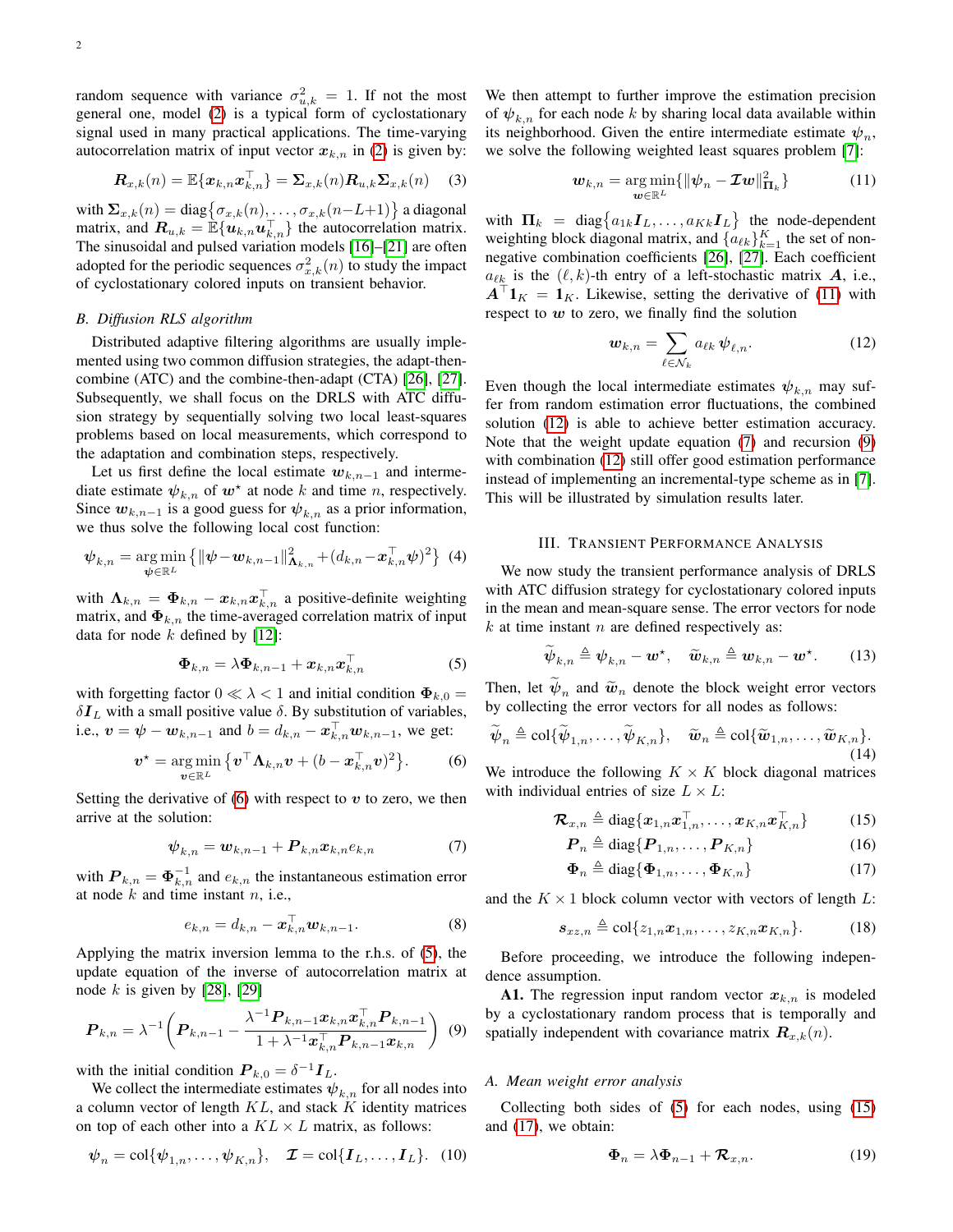Then taking expectations of both sides leads to:

<span id="page-2-0"></span>
$$
\mathbb{E}\{\Phi_n\} = \lambda \mathbb{E}\{\Phi_{n-1}\} + \mathbf{R}_{x,n} \tag{20}
$$

with the initial condition  $\mathbb{E}\{\Phi_0\} = \delta^{-1} \text{diag}\{I_L, \dots, I_L\}$ and  $\bm{R}_{x,n} = \mathbb{E} \{ \bm{\mathcal{R}}_{x,n} \} = \text{diag} \{ \bm{R}_{x,1}(n), \ldots, \bm{R}_{x,K}(n) \}$  a block diagonal matrix. Note that  $\Phi_n$  only depends on  $\mathbf{R}_{x,n}$ . The recursive relation [\(20\)](#page-2-0) is very useful and crucial in the following theoretical analysis.

Replacing [\(1\)](#page-0-1) into [\(8\)](#page-1-8) and using definition  $\widetilde{\boldsymbol{w}}_{k,n}$ , the instantaneous estimation error can be rewritten as:

<span id="page-2-1"></span>
$$
e_{k,n} = z_{k,n} - \boldsymbol{x}_{k,n}^{\top} \widetilde{\boldsymbol{w}}_{k,n-1}.
$$
 (21)

Subtracting  $w^*$  from both sides of the recursive update equation [\(7\)](#page-1-4), then using [\(13\)](#page-1-9) and [\(21\)](#page-2-1), leads to the intermediate weight error vector update equation:

<span id="page-2-2"></span>
$$
\widetilde{\boldsymbol{\psi}}_{k,n} = \widetilde{\boldsymbol{w}}_{k,n-1} + \boldsymbol{P}_{k,n} \boldsymbol{x}_{k,n} (z_{k,n} - \boldsymbol{x}_{k,n}^\top \widetilde{\boldsymbol{w}}_{k,n-1}). \tag{22}
$$

Subtracting  $w^*$  from both sides of combination relation [\(12\)](#page-1-3), and using [\(13\)](#page-1-9), we have the weight error vector:

<span id="page-2-3"></span>
$$
\widetilde{\boldsymbol{w}}_{k,n} = \sum_{\ell \in \mathcal{N}_k} a_{\ell k} \, \widetilde{\boldsymbol{\psi}}_{\ell,n}.
$$
 (23)

Substituting [\(22\)](#page-2-2) into [\(23\)](#page-2-3), and using the previously introduced expressions  $(14)$ – $(16)$  and  $(18)$ , then the recursive update equation of global weight error vector can be formulated as:

<span id="page-2-4"></span>
$$
\widetilde{\boldsymbol{w}}_n = \mathcal{A}(\widetilde{\boldsymbol{w}}_{n-1} - \boldsymbol{P}_n \boldsymbol{\mathcal{R}}_{x,n} \widetilde{\boldsymbol{w}}_{n-1} + \boldsymbol{P}_n \boldsymbol{s}_{xz,n}) \qquad (24)
$$

with the matrix  $\mathcal{A} = A^{\top} \otimes I_L$ . Pre-multiplying both sides of [\(24\)](#page-2-4) by  $\boldsymbol{P}_n^{-1}\boldsymbol{\mathcal{A}}^{-1}$ , and using [\(19\)](#page-1-13), it follows that:

<span id="page-2-5"></span>
$$
\Phi_n \mathcal{A}^{-1} \widetilde{\boldsymbol{w}}_n = \lambda \Phi_{n-1} \widetilde{\boldsymbol{w}}_{n-1} + \boldsymbol{s}_{xz,n}.
$$
 (25)

The purpose of these matrix manipulations was to remove matrix  $P_n$  that multiplies vector  $s_{xz,n}$  on the r.h.s. of [\(24\)](#page-2-4), which results in the mathematical intractability of the mean weight error analysis. Taking expectation of both sides of [\(25\)](#page-2-5) and applying the statistical properties of noise  $z_{k,n}$ , we obtain:

<span id="page-2-10"></span>
$$
\mathbb{E}\{\Phi_n\mathcal{A}^{-1}\widetilde{\boldsymbol{w}}_n\} = \lambda \mathbb{E}\{\Phi_{n-1}\widetilde{\boldsymbol{w}}_{n-1}\}.
$$
 (26)

For the sake of mathematical tractability, we follow [\[25\]](#page-4-18) where the authors show that the following two approximations hold for cyclostationary inputs:

$$
\mathbb{E}\{\Phi_n\mathcal{A}^{-1}\widetilde{w}_n\} \approx \mathbb{E}\{\Phi_n\}\mathcal{A}^{-1}\mathbb{E}\{\widetilde{w}_n\} \tag{27}
$$

$$
\mathbb{E}\{\Phi_n\widetilde{\boldsymbol{w}}_n\}\approx\mathbb{E}\{\Phi_n\}\mathbb{E}\{\widetilde{\boldsymbol{w}}_n\}.
$$
 (28)

To understand these two approximations, we further assume that  $\Delta_n$  is the random fluctuation of  $\Phi_n$  around  $\mathbb{E}\{\Phi_n\},$ which can be expressed as [\[25\]](#page-4-18):

<span id="page-2-13"></span>
$$
\Phi_n = \mathbb{E}\{\Phi_n\} + \Delta_n. \tag{29}
$$

Correspondingly, [\(27\)](#page-2-6) and [\(28\)](#page-2-7) can be written as:

<span id="page-2-8"></span>
$$
\mathbb{E}\left\{\mathbf{\Phi}_{n}\mathbf{\mathcal{A}}^{-1}\widetilde{\mathbf{w}}_{n}\right\}=\mathbb{E}\left\{\mathbf{\Delta}_{n}\mathbf{\mathcal{A}}^{-1}\widetilde{\mathbf{w}}_{n}\right\}+\mathbb{E}\left\{\mathbf{\Phi}_{n}\right\}\mathbf{\mathcal{A}}^{-1}\mathbb{E}\left\{\widetilde{\mathbf{w}}_{n}\right\}\tag{30}
$$

<span id="page-2-9"></span>
$$
\mathbb{E}\{\Phi_n\widetilde{\boldsymbol{w}}_n\} = \mathbb{E}\{\Delta_n\widetilde{\boldsymbol{w}}_n\} + \mathbb{E}\{\Phi_n\}\mathbb{E}\{\widetilde{\boldsymbol{w}}_n\}.
$$
 (31)

As shown in [\[25\]](#page-4-18), since random matrix  $\Delta_n$  is small with respect to  $\mathbb{E}\{\Phi_n\}$  for cyclostationary inputs, the first terms on the r.h.s. of [\(30\)](#page-2-8) and [\(31\)](#page-2-9) are small enough to be eliminated [\[25\]](#page-4-18), respectively. Substituting the approximations [\(27\)](#page-2-6) and [\(28\)](#page-2-7) into [\(26\)](#page-2-10), yields:

<span id="page-2-11"></span>
$$
\mathbb{E}\{\Phi_n\}\mathcal{A}^{-1}\mathbb{E}\{\widetilde{\boldsymbol{w}}_n\} = \lambda \mathbb{E}\{\Phi_{n-1}\}\mathbb{E}\{\widetilde{\boldsymbol{w}}_{n-1}\}.
$$
 (32)

Pre-multiplying both sides of [\(32\)](#page-2-11) by  $\mathcal{A}\mathbb{E}\{\Phi_n\}^{-1}$  leads to the mean weight error behavior of DRLS algorithm, given by:

<span id="page-2-12"></span>
$$
\mathbb{E}\{\widetilde{\boldsymbol{w}}_n\} = \lambda \mathcal{A} \mathbb{E}\{\boldsymbol{\Phi}_n\}^{-1} \mathbb{E}\{\boldsymbol{\Phi}_{n-1}\} \mathbb{E}\{\widetilde{\boldsymbol{w}}_{n-1}\}.
$$
 (33)

*Theorem 1* (Convergence in the mean) Given a left-stochastic matrix  $\vec{A}$ , the weight error vector of the DRLS algorithm with ATC strategy converges to a zero vector as  $n \to \infty$ , that is,

$$
\lim_{n \to \infty} \mathbb{E}\{\widetilde{\boldsymbol{w}}_n\} = \mathbf{0}_{KL} \tag{34}
$$

which ensures that the estimate of DRLS algorithm is asymptotically unbiased and converge in the mean sense, i.e.,  $\lim_{n\to\infty} \mathbb{E}\{\mathbf{w}_{k,n}\} = \mathbf{w}^*$  for all nodes k.

*Proof:* Since  $\mathbb{E}\{\Phi_n\}^{-1}\mathbb{E}\{\Phi_{n-1}\}\approx I_{KL}$  as  $n \to \infty$  and  $0 \ll \lambda < 1$ , we can conclude from [\(33\)](#page-2-12).

# *B. Mean-square weight error analysis*

We shall now proceed with the mean-square transient analysis of the DRLS algorithm by considering the network meansquare deviation (MSD) defined as  $\text{MSD}_n = \text{tr}\{\boldsymbol{K}_n\}/K$ , where  $K_n = \mathbb{E}\{\tilde{w}_n \tilde{w}_n^{\top}\}\$  is the second-order moment matrix of the global weight grow vector ecross all nodes [26] [27] of the global weight error vector across all nodes [\[26\]](#page-4-19), [\[27\]](#page-4-20). Hence, our aim is to determine the recursive update equation of  $K_n$  to evaluate the network transient MSD.

Post-multiplying [\(25\)](#page-2-5) by its transpose, and taking the expectation of its both sides, we obtain:

<span id="page-2-18"></span>
$$
\mathbb{E}\left\{\Phi_n\mathcal{A}^{-1}\widetilde{\boldsymbol{w}}_n\widetilde{\boldsymbol{w}}_n^\top(\mathcal{A}^{-1})^\top\Phi_n\right\} = \mathbb{E}\left\{s_{xz,n}s_{xz,n}^\top\right\} + \lambda^2 \mathbb{E}\left\{\Phi_{n-1}\widetilde{\boldsymbol{w}}_{n-1}^\top\widetilde{\boldsymbol{w}}_{n-1}^\top\Phi_{n-1}\right\}
$$
(35)

where the zero-valued cross terms have been eliminated. To make the analysis tractable, we introduce two approximations that hold for cyclostationary inputs [\[25\]](#page-4-18):

<span id="page-2-14"></span>
$$
\mathbb{E}\left\{\Phi_n\mathcal{A}^{-1}\widetilde{\boldsymbol{w}}_n\widetilde{\boldsymbol{w}}_n^\top(\mathcal{A}^{-1})^\top\Phi_n\right\}\approx \mathbb{E}\{\Phi_n\}\mathcal{A}^{-1}\boldsymbol{K}_n(\mathcal{A}^{-1})^\top\mathbb{E}\{\Phi_n\}
$$
\n(36)

<span id="page-2-16"></span><span id="page-2-15"></span>
$$
\mathbb{E}\big\{\boldsymbol{\Phi}_n\widetilde{\boldsymbol{w}}_n\widetilde{\boldsymbol{w}}_n^\top\boldsymbol{\Phi}_n\big\} \approx \mathbb{E}\big\{\boldsymbol{\Phi}_n\big\}\boldsymbol{K}_n\mathbb{E}\big\{\boldsymbol{\Phi}_n\big\}.\tag{37}
$$

<span id="page-2-7"></span><span id="page-2-6"></span>To construct these two approximations, we use [\(29\)](#page-2-13) with the l.h.s. terms of [\(36\)](#page-2-14) and [\(37\)](#page-2-15):

$$
\mathbb{E}\{\Phi_n \mathcal{A}^{-1} \widetilde{\boldsymbol{w}}_n \widetilde{\boldsymbol{w}}_n^\top (\mathcal{A}^{-1})^\top \Phi_n\} = \n\mathbb{E}\{\Phi_n\} \mathcal{A}^{-1} \mathbf{K}_n (\mathcal{A}^{-1})^\top \mathbb{E}\{\Phi_n\} \n+ \mathbb{E}\{\Phi_n\} \mathbb{E}\{\mathcal{A}^{-1} \widetilde{\boldsymbol{w}}_n \widetilde{\boldsymbol{w}}_n^\top (\mathcal{A}^{-1})^\top \Delta_n\} \n+ \mathbb{E}\{\Delta_n \mathcal{A}^{-1} \widetilde{\boldsymbol{w}}_n \widetilde{\boldsymbol{w}}_n^\top (\mathcal{A}^{-1})^\top\} \mathbb{E}\{\Phi_n\} \n+ \mathbb{E}\{\Delta_n \mathcal{A}^{-1} \widetilde{\boldsymbol{w}}_n \widetilde{\boldsymbol{w}}_n^\top (\mathcal{A}^{-1})^\top\} \mathbb{E}\{\Phi_n\} \n+ \mathbb{E}\{\Delta_n \mathcal{A}^{-1} \widetilde{\boldsymbol{w}}_n \widetilde{\boldsymbol{w}}_n^\top (\mathcal{A}^{-1})^\top \Delta_n\} \n+ \mathbb{E}\{\Phi_n \widetilde{\boldsymbol{w}}_n \widetilde{\boldsymbol{w}}_n^\top \Phi_n\} = \mathbb{E}\{\Phi_n\} K_n \mathbb{E}\{\Phi_n\} \n+ \mathbb{E}\{\Delta_n \widetilde{\boldsymbol{w}}_n \widetilde{\boldsymbol{w}}_n^\top \Delta_n\} \n+ \mathbb{E}\{\Delta_n \widetilde{\boldsymbol{w}}_n \widetilde{\boldsymbol{w}}_n^\top\} \mathbb{E}\{\Phi_n\} + \mathbb{E}\{\Phi_n\} \mathbb{E}\{\widetilde{\boldsymbol{w}}_n \widetilde{\boldsymbol{w}}_n^\top \Delta_n\}.
$$
\n(39)

<span id="page-2-17"></span>Similarly to the justifications for approximations [\(27\)](#page-2-6) and [\(28\)](#page-2-7), observe that [\(38\)](#page-2-16) and [\(39\)](#page-2-17) reasonably give rise to approximations [\(36\)](#page-2-14) and [\(37\)](#page-2-15). See [\[25\]](#page-4-18) for more details. Their rationality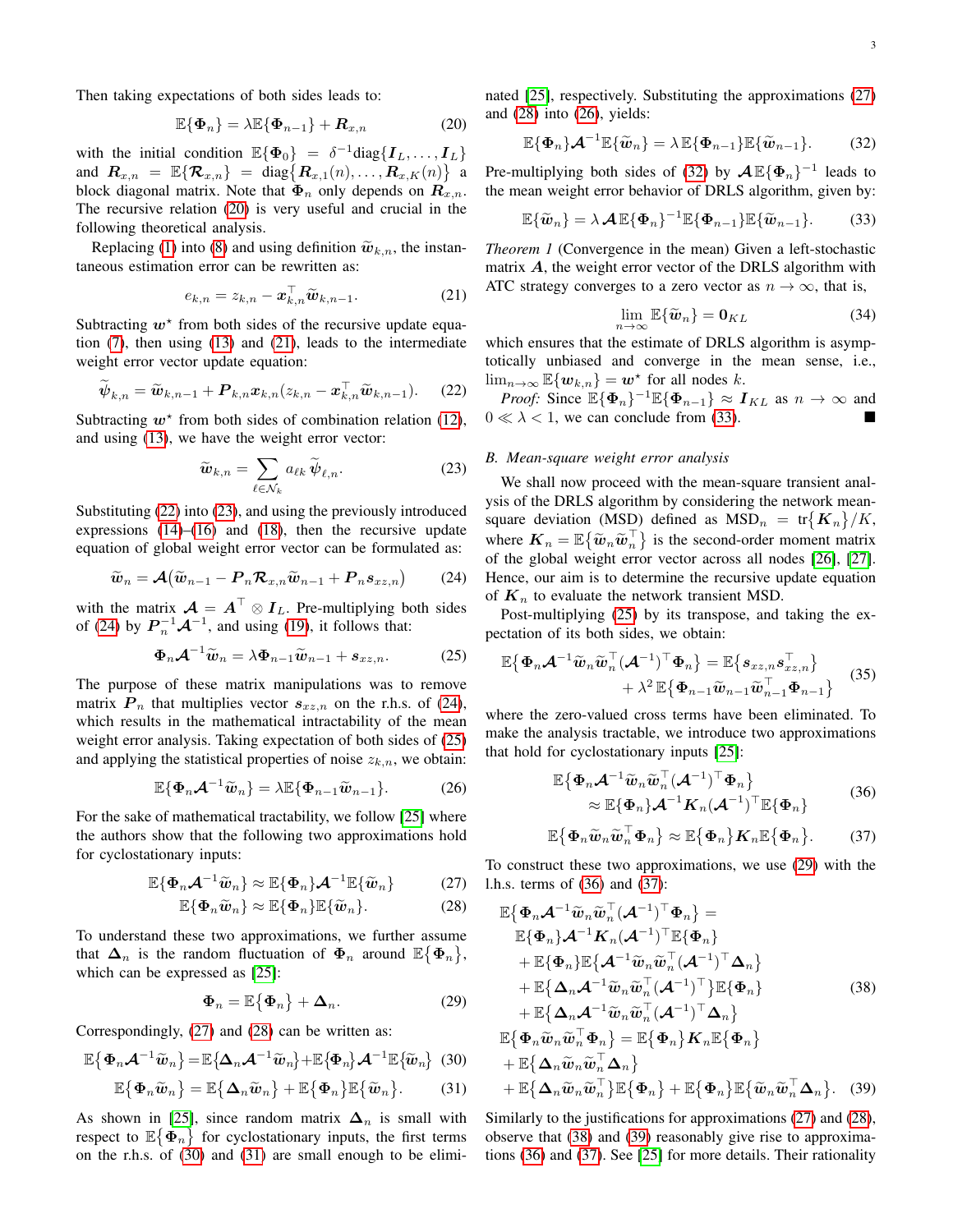

<span id="page-3-3"></span>Fig. 2. Comparisons of empirical and theoretical transient MSD of RLS and DRLS algorithms for  $\rho = 0.8$  and pulsed variations of input variance.

and effectiveness will be validated by simulation results later. Substituting approximations [\(36\)](#page-2-14) and [\(37\)](#page-2-15) into [\(35\)](#page-2-18), yields:

$$
\mathbb{E}\{\Phi_n\}\mathcal{A}^{-1}\mathbf{K}_n(\mathcal{A}^{-1})^{\top}\mathbb{E}\{\Phi_n\} \n= \lambda^2 \mathbb{E}\{\Phi_{n-1}\}\mathbf{K}_{n-1}\mathbb{E}\{\Phi_{n-1}\} + \mathbf{S}_{xz,n}.
$$
\n(40)

<span id="page-3-0"></span>Considering assumption A1 and the statistical independence of observation noise  $z_{k,n}$ , we obtain:

$$
S_{xz,n} = \mathbb{E} \{ \text{diag} \{ z_{1,n}^2 \bm{x}_{1,n} \bm{x}_{1,n}^{\top}, \dots, z_{K,n}^2 \bm{x}_{K,n} \bm{x}_{K,n}^{\top} \} \} \quad (41)
$$
  
= diag \{ \sigma\_{z,1}^2 \bm{R}\_{x,1}(n), \dots, \sigma\_{z,K}^2 \bm{R}\_{x,K}(n) \} = \Sigma\_z \bm{R}\_{x,n}

with the observation noise variance block diagonal matrix  $\Sigma_z = \text{diag}\{\sigma_{z,1}^2 \mathbf{I}_L, \dots, \sigma_{z,K}^2 \mathbf{I}_L\}.$  Pre-multiplying [\(40\)](#page-3-0) by  $\mathcal{A}\,\mathbb{E}\{\Phi_n\}^{-1}$  and post-multiplying [\(40\)](#page-3-0) by  $\mathbb{E}\{\Phi_n\}^{-1}\mathcal{A}^{\top}$  simultaneously, we finally obtain:

$$
\mathbf{K}_n = \mathcal{A} \left( \lambda^2 \mathbb{E} \{ \boldsymbol{\Phi}_n \}^{-1} \mathbb{E} \{ \boldsymbol{\Phi}_{n-1} \} \mathbf{K}_{n-1} \mathbb{E} \{ \boldsymbol{\Phi}_{n-1} \} \mathbb{E} \{ \boldsymbol{\Phi}_n \}^{-1} + \mathbb{E} \{ \boldsymbol{\Phi}_n \}^{-1} \boldsymbol{\Sigma}_z \mathbf{R}_{x,n} \mathbb{E} \{ \boldsymbol{\Phi}_n \}^{-1} \right) \mathcal{A}^{\top}
$$
(42)

where the recursive relation [\(20\)](#page-2-0) is invoked for the update of matrix  $K_n$ . As a consequence, [\(42\)](#page-3-1) enables us to investigate the network transient convergence behavior of the DRLS with ATC diffusion strategy in the mean-square sense. In contrast, almost all existing analyses of DRLS-type algorithms are limited to the network steady-state MSD for stationary inputs. More importantly, this work proposes a generic enough framework that can be readily applied to the transient analysis of other DRLS-type algorithms in different scenarios.

# IV. SIMULATION RESULTS

Consider the network consisting of 20 nodes with topology illustrated in Fig. [1\(](#page-3-2)a). Figure [1\(](#page-3-2)b) shows the noise variance  $\sigma_{z,k}^2$  at each node. The optimal weight vector  $\mathbf{w}^* \in \mathbb{R}^{32}$  arises from a standard normal distribution scaled by an exponential decaying factor 0.5, and normalized so that  $\|\boldsymbol{w}^{\star}\|_{2}^{2} = 1$ .

We considered the cyclostationary input model in [\(2\)](#page-0-0). Each colored Gaussian sequence  $u_{k,n}$  was generated independently across all nodes  $k$  according to the autoregressive model:

$$
u_{k,n} = \rho u_{k,n-1} + \sigma_{u,k} \sqrt{1 - \rho^2} w_{k,n}
$$
 (43)

with  $\rho = 0.8$  the normalized correlation factor, and  $w_{k,n}$  a zero-mean white Gaussian noise with unit variance. In this way, the  $(i, j)$ -th entry of autocorrelation matrix of  $u_{k,n}$  was



<span id="page-3-2"></span>Fig. 1. Experimental setup.

<span id="page-3-1"></span>given by  $[\mathbf{R}_{u,k}]_{ij} = \mathbb{E} \{ u_{k,n-i+1} u_{k,n-j+1} \} = \sigma_{u,k}^2 \rho^{|i-j|}.$ A pulsed power time variation model was used for  $\sigma_{x,k}(n)$ ; see [\[24\]](#page-4-17). The duty cycle  $\alpha$ , the lowest amplitude  $V_l$ , and the highest amplitude  $V_h$  were set to 0.5,  $2 \times 10^{-3}$ , and 2, respectively. Three different periods of cyclostationary variations were considered:  $T = 4$ , 32 and 512. We set the forgetting factor  $\lambda$  to 0.995 for RLS and DRLS algorithms. Initialization parameter  $\delta$  used in [\(20\)](#page-2-0) was set to different values depending on the scenario; see Fig. [2.](#page-3-3) Figure [2](#page-3-3) shows that the DRLS algorithm with ATC diffusion outperformed the non-cooperative RLS algorithm. We observe that the transient and steady-state MSD periodically fluctuated with the same slow repetition period ( $T = 512$ ) as the pulsed input data. On the contrary, the convergence of the DRLS was not affected by the moderate  $(T = 32)$  and fast  $(T = 4)$  variations in the variance of input data. It can be also seen in Fig. [2](#page-3-3) that the theoretical transient MSD curves of DRLS algorithm predicted by [\(42\)](#page-3-1) coincide with the empirical MSD curves, which demonstrates the effectiveness of approximations [\(36\)](#page-2-14) and [\(37\)](#page-2-15). As a conclusion, the perfect match between theoretical predictions and simulated results demonstrate the accuracy of the analytical models derived in this paper.

# V. CONCLUSION

In this letter, we theoretically analyzed the transient behavior of the DRLS algorithm in the mean and mean-square sense. The derived analytical models allow to thoroughly investigate the variations in the transient convergence behavior. Simulation results illustrated the accuracy and effectiveness of the theoretical findings.